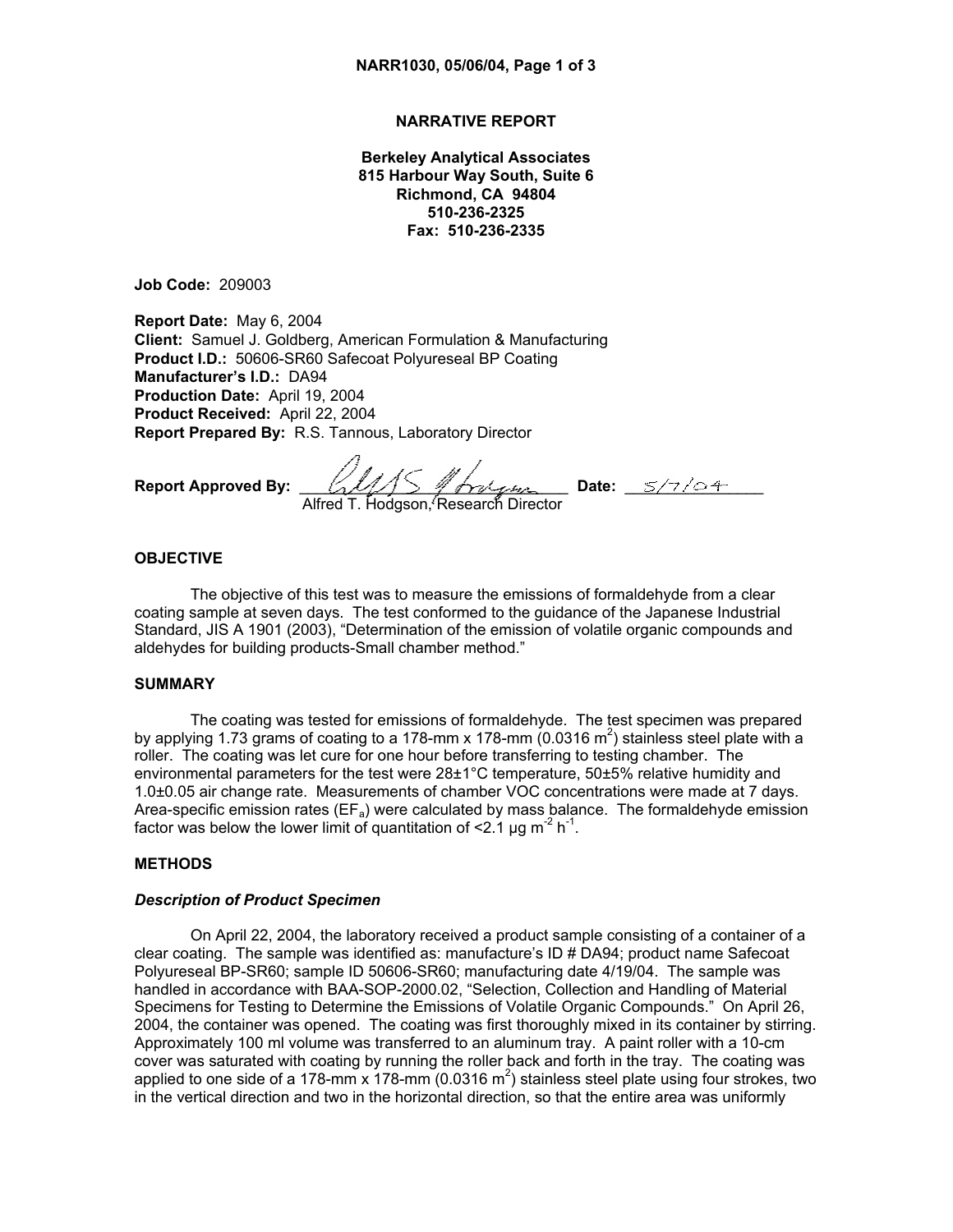covered. 1.73 Grams of coating were applied in a single film. The coated surface area was 0.0316 m<sup>2</sup>. Thus, the product loading was 55 g m<sup>-2</sup>. The test specimen was allowed to dry for one hour before placing it on an open wire shelf in the test chamber.

## *Formaldehyde Analysis*

 The methods used for the sampling and analysis of formaldehyde and other carbonyl compounds are based on ASTM Method D-5197, "Standard Test Method for Determination of Formaldehyde and Other Carbonyl Compounds in Air (Active Sampler Methodology)."

 Sep-Pak XPoSure Aldehyde Samplers (Part number WAT047205, Waters, Corp.) are used to collect air samples for formaldehyde and other low-molecular weight carbonyl compounds. Air is pulled through a sampler, and the acidified 2,4-dinitrophenylhydrazine (DNPH) reagent in the sampler reacts with carbonyl compounds to form the stable hydrazone derivatives that are retained by the sampler. The hydrazone derivatives are eluted from a sampler with acetonitrile. An aliquot of the sample is analyzed for the hydrazone derivatives of formaldehyde and acetaldehyde using reverse-phase high-performance liquid chromatography (HPLC) with UV detection. The absorbance of the derivatives is measured at 360 nm. The mass responses of the resulting peaks are determined using multi-point calibration curves prepared from standard solutions of the hydrazone derivatives.

### *Testing for Emissions of Formaldehyde from Materials Using Small-Volume Chambers*

 The methods used for the measurement of emissions of VOCs from this product specimen are based on the Japanese Industrial Standard, JIS A 1901 (2003), "Determination of the emission of volatile organic compounds and aldehydes for building products-Small chamber method," English edition.

 The chamber consists of a 67-L, stainless steel cylindrical vessel with a stainless-steel lid equipped with three fittings. The chamber is held in an incubator that is maintained at  $28\pm10$  C. Purified air from a clean air generator is introduced into the chamber through one fitting with a stainless-steel tubing extension. The inlet flow rate of  $1.12\pm0.06$  standard L min<sup>-1</sup> is regulated with electronic mass-flow controllers (calibrated at 25° C and 1 atm. pressure). The gas stream is split into two streams. One of these is passed through a bubbler containing distilled water. This saturated gas stream is mixed with the dry gas stream to produce a humidified gas stream with a relative humidity (RH) of 50±5% that is then introduced into the chamber. A humidity probe (Model HMD 30YB, Vaisala) is inserted into the chamber through a second fitting on the lid. Chamber temperature and humidity are measured and recorded throughout the test. Gas exits and is sampled for the analytes of interest at the other fitting on the lid. Atmospheric pressure at the laboratory is near 1 atm. Prior to use, the chamber and fittings are cleaned by washing them with hot water and a detergent.

 A clean, empty chamber is operated at the same testing conditions for at least three hours prior to a test. Chamber background concentrations are measured. Then, the chamber is opened and the material specimen is positioned on a wire rack approximately near the center of the chamber. To initiate a test, the chamber is sealed and ventilated. At specified times, gas samples are collected at the chamber exhaust. The sample flow rates are regulated with electronic massflow controllers (calibrated at  $25^{\circ}$  C and 1 atm. pressure). Aldehyde samples are collected on XPoSure Aldehyde Samplers at a flow rate of 0.5 standard L min-1. For this test, a 30-L gas sample for the analysis of formaldehyde was collected 7-days after initiating the test period. The parameters for the emissions test are summarized in Table 1.